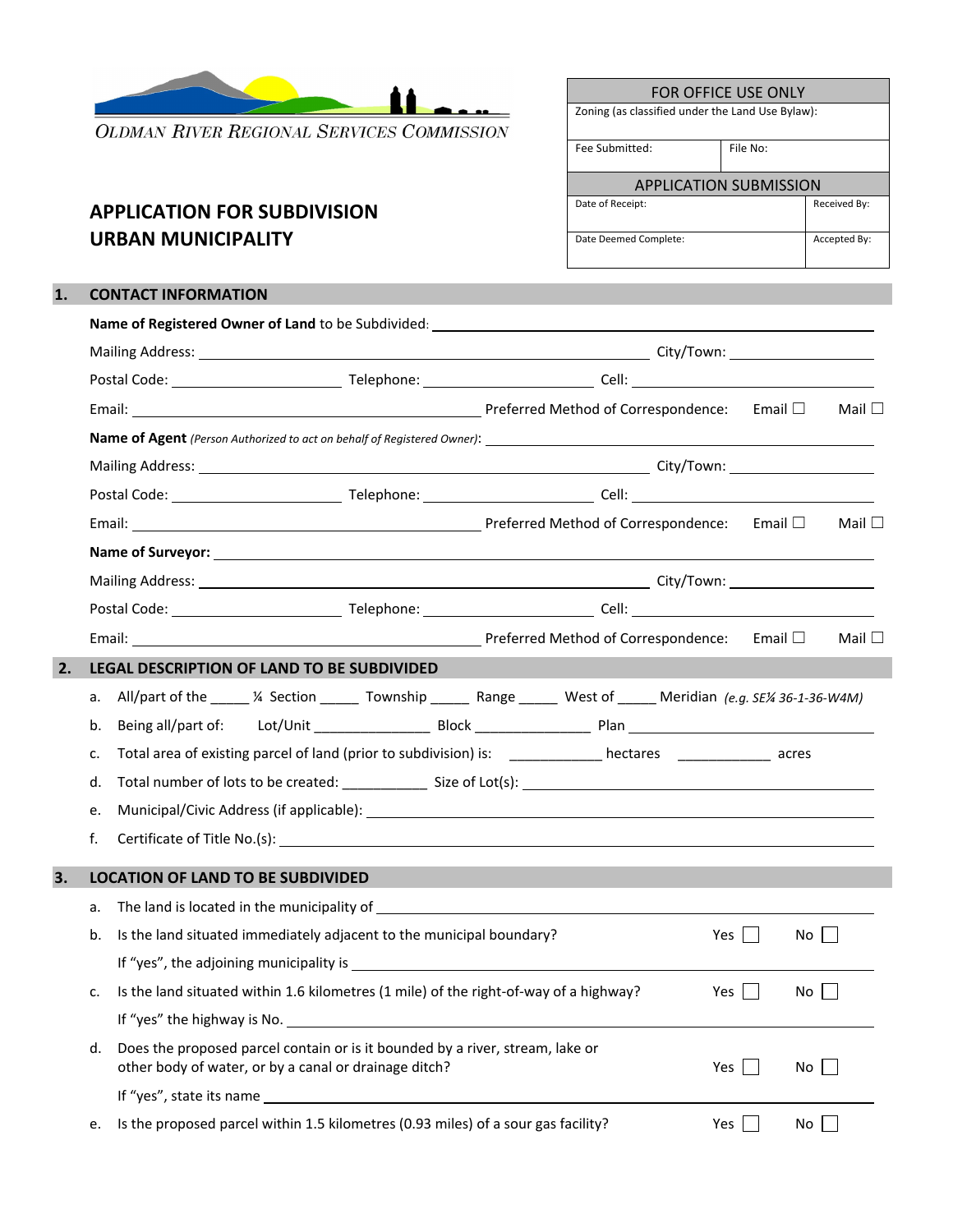## **3. LOCATION OF LAND TO BE SUBDIVIDED (Continued)**

|    | f. | Is the land the subject of a licence, permit, approval, or other authorization granted by the Natural Resources<br>Conservation Board, Energy Resources Conservation Board, Alberta Energy Regulator, Alberta Energy and Utilities Board<br>or Alberta Utilities Commission? |                  | Yes $\Box$          | No $\square$ |
|----|----|------------------------------------------------------------------------------------------------------------------------------------------------------------------------------------------------------------------------------------------------------------------------------|------------------|---------------------|--------------|
|    |    |                                                                                                                                                                                                                                                                              |                  |                     |              |
|    | g. | Is the land the subject of the application is the subject of a licence, permit, approval, or other authorization granted by<br>the Minister or granted under any Act the Minister is responsible for under section 16 of the Government Organization<br>Act*?                |                  | Yes $\square$       | No $\square$ |
|    |    |                                                                                                                                                                                                                                                                              |                  |                     |              |
|    |    | *The Minister is responsible for the following Acts: AB Land Stewardship Act, Environmental Protection Act, Public Lands<br>Act, Surveys Act, Water Act.                                                                                                                     |                  |                     |              |
| 4. |    | <b>EXISTING AND PROPOSED USE OF LAND TO BE SUBDIVIDED</b>                                                                                                                                                                                                                    |                  |                     |              |
|    | а. | Describe:                                                                                                                                                                                                                                                                    |                  |                     |              |
|    | b. |                                                                                                                                                                                                                                                                              |                  |                     |              |
| 5. |    | PHYSICAL CHARACTERISTICS OF LAND TO BE SUBDIVIDED                                                                                                                                                                                                                            |                  |                     |              |
|    |    |                                                                                                                                                                                                                                                                              |                  |                     |              |
|    | а. | Describe the nature of the topography of the land (flat, rolling, steep, mixed) ______________________________                                                                                                                                                               |                  |                     |              |
|    | b. | Describe the nature of the vegetation and water on the land (brush, shrubs, tree stands, woodlots, sloughs, creeks, etc.)                                                                                                                                                    |                  |                     |              |
|    | c. |                                                                                                                                                                                                                                                                              |                  |                     |              |
|    | d. | Is this a vacant parcel (void of any buildings or structures)?                                                                                                                                                                                                               |                  | Yes $\vert \ \vert$ | $No$         |
|    |    | If "no", describe all buildings and any structures on the land. Indicate whether any are to be demolished or moved.                                                                                                                                                          |                  |                     |              |
|    | е. | Are there any active oil or gas wells or pipelines on the land?                                                                                                                                                                                                              |                  | Yes I               | No I         |
|    | f. | Are there any abandoned oil or gas wells or pipelines on the land?                                                                                                                                                                                                           |                  | Yes.                | No           |
|    |    |                                                                                                                                                                                                                                                                              |                  |                     |              |
| 6. |    | <b>WATER SERVICES</b>                                                                                                                                                                                                                                                        |                  |                     |              |
|    | а. | Existing source of water                                                                                                                                                                                                                                                     | Municipal $\Box$ | Other $\Box$        |              |
|    |    | If other, describe existing source of potable water ____________________________                                                                                                                                                                                             |                  |                     |              |
|    | b. | Proposed source of water                                                                                                                                                                                                                                                     | Municipal $\Box$ | Other $\Box$        |              |
|    |    | If other, describe proposed source of potable water example and all the state of the state of the state of the state of the state of the state of the state of the state of the state of the state of the state of the state o                                               |                  |                     |              |
| 7. |    | <b>SEWER SERVICES</b>                                                                                                                                                                                                                                                        |                  |                     |              |
|    | а. | Existing sewage disposal                                                                                                                                                                                                                                                     | Municipal        | Other $\Box$        |              |
|    |    |                                                                                                                                                                                                                                                                              |                  |                     |              |
|    | b. | Proposed sewage disposal                                                                                                                                                                                                                                                     | Municipal        | Other $\Box$        |              |
|    |    | If other, describe proposed sewage disposal                                                                                                                                                                                                                                  |                  |                     |              |